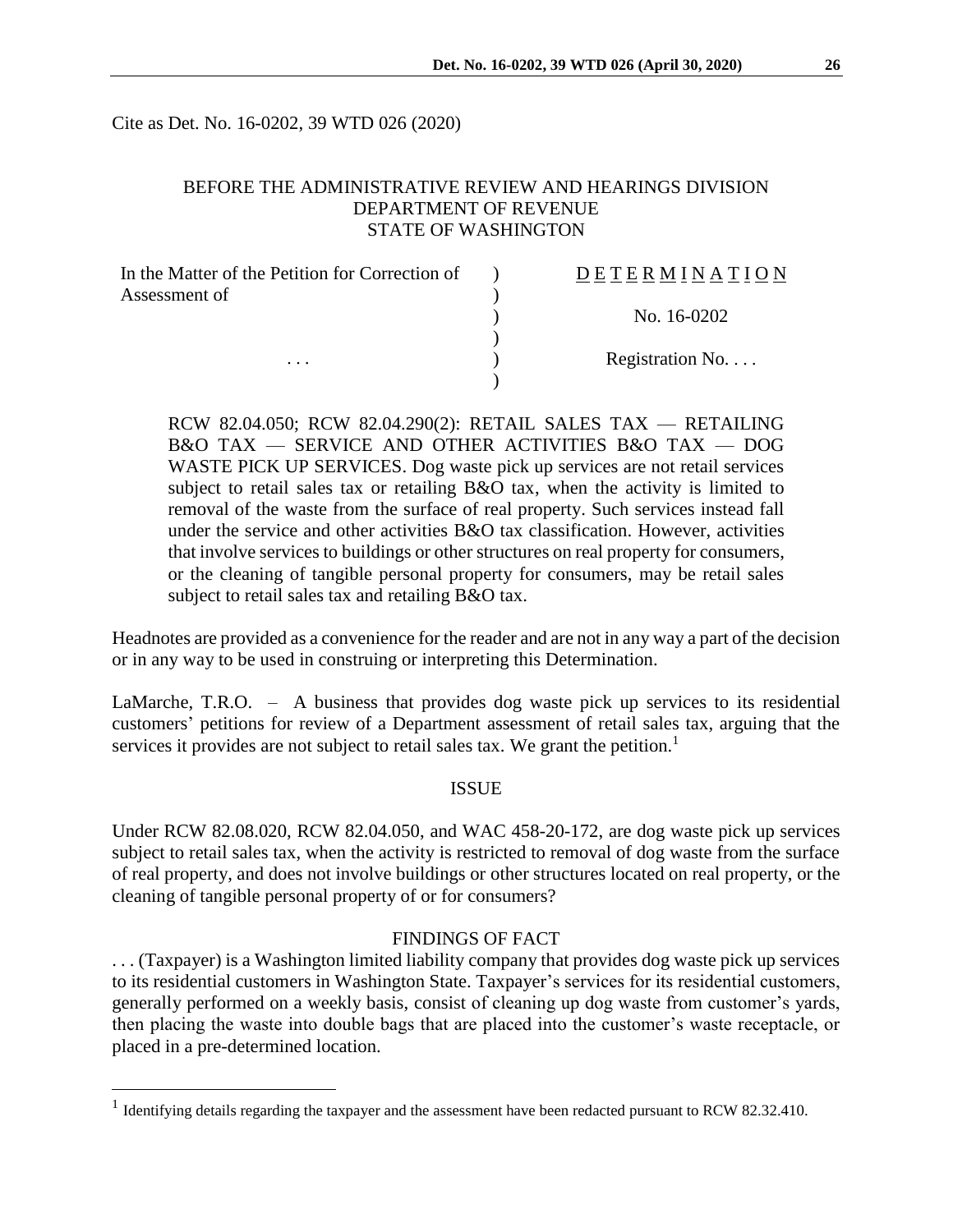The Audit Division of the Department (Audit) audited Taxpayer's business activities for the period of January 1, 2012, through December 31, 2014 (Audit Period). The Auditor's Detail of Differences and Instructions to Taxpayer stated that Taxpayer had incorrectly reported its income under the service and other activities business and occupation (B&O) tax classification, because the Taxpayer's cleaning and removal of pet waste were retailing activities, not retail sales taxexempt janitorial services.

Audit reclassified Taxpayer's income from the service and other activities B&O tax classification to the retailing B&O tax classification, and issued an assessment for Audit Period, Document No. ..., on December 21, 2015. The total of the assessment is  $\hat{\mathcal{S}}$ ..., which consists of a  $\hat{\mathcal{S}}$ ... service and other activities B&O small business credit, \$ . . . in retail sales tax, \$ . . . in retailing B&O tax, a credit of \$ . . . in service and other activities B&O tax, \$ . . . in interest, and a 5% assessment penalty of \$ . . . . Taxpayer did not pay the assessment, but timely filed a petition for review.

### ANALYSIS

Washington imposes the B&O tax on the privilege of engaging in business in this state. RCW 82.04.220. Depending on the nature of the business activity being conducted, the tax is levied upon the value of products, the gross proceeds of sales, or the gross income of the business. *Id.* Business activities other than or in addition to those that are specifically enumerated elsewhere in Chapter 82.04 RCW, or RCW 82.04.290(1) or (3), are taxed under the service and other activities B&O tax classification at a rate of 1.5 percent of their gross income. RCW 82.04.290(2).

Washington imposes a retail sales tax on sales in this state of tangible personal property and sales of services defined as retail sales, unless such sales are excluded or exempt from retail sales tax. RCW 82.08.020; RCW 82.04.050.

RCW 82.04.050(2) defines "sale at retail" or "retail sale" in relevant part to include the following:

(d) The cleaning, . . . of existing buildings or structures, . . . but does not include the charge made for janitorial services; and for purposes of this section the term "janitorial services" means those cleaning and caretaking services ordinarily performed by commercial janitor service businesses including, but not limited to, wall and window washing, floor cleaning and waxing, and the cleaning in place of rugs, drapes and upholstery. . . .

RCW 82.04.050(2)(d) (emphasis added).

Here, Taxpayer's activities consist of the removal of dog waste from the surface of real property. Audit does not assert that Taxpayer cleans the dog waste inside of or on the external surfaces of "existing buildings or structures." Nor does Audit assert that Taxpayer cleans the dog waste from tangible personal property of or for consumers. Instead, Audit asserts that cleaning services are generally subject to retail sales tax under RCW 82.04.050(2)(d), and that Taxpayer's activities do not qualify for the janitorial exception under that subsection. We disagree with Audit's assertion that RCW 82.04.050(2)(d) applies to Taxpayer's activities under the facts here.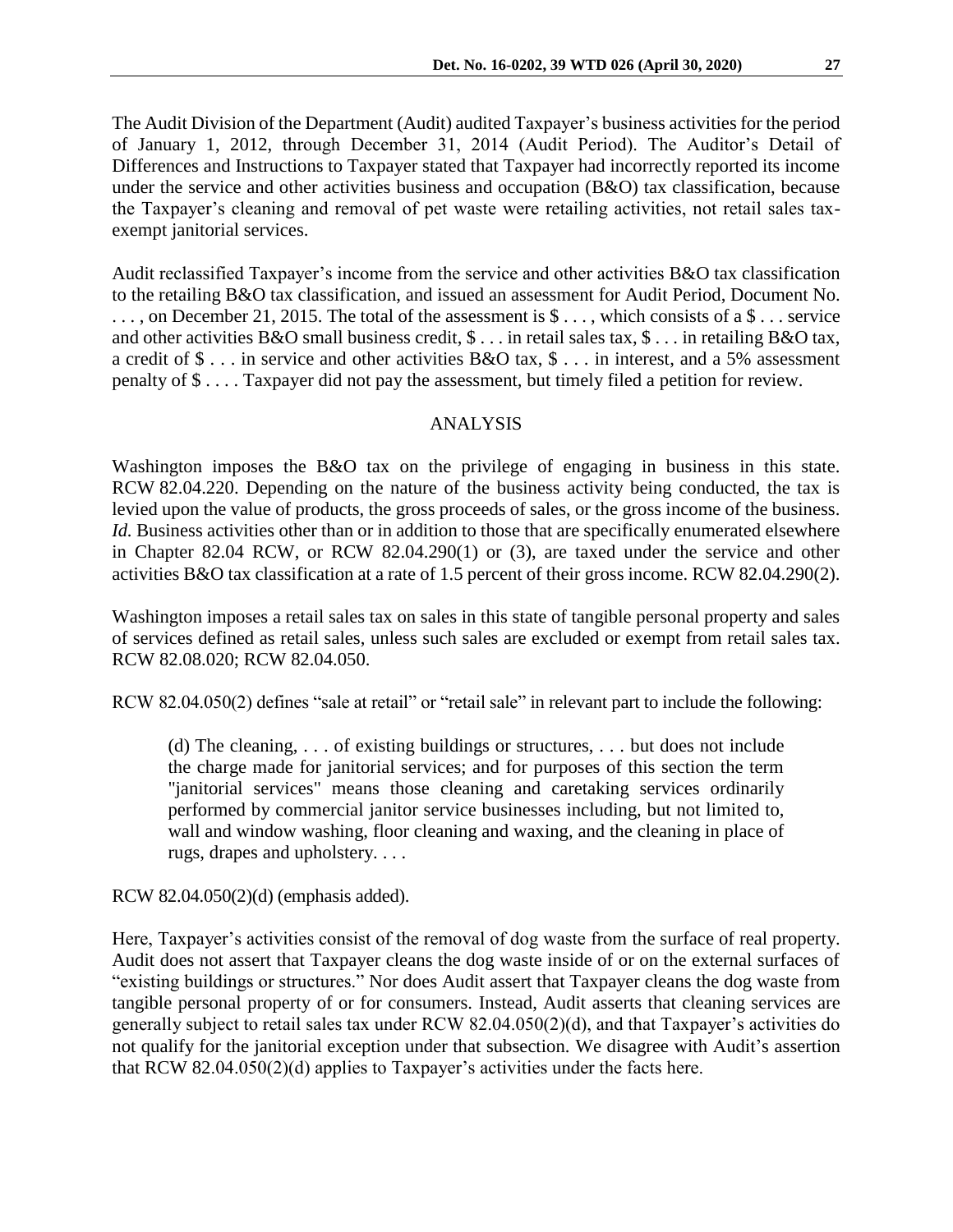RCW 82.04.050(2)(d) includes the cleaning of "existing buildings or structures" in the definition of a retail sale. Here, the service Taxpayer provides is to pick up dog waste from the surface of real property, presumably its customers' yards, which does not require Taxpayer to clean "existing buildings or structures." RCW 82.04.050(2)(d) is plain on its face, and does not impose sales tax activities that do not entail cleaning of existing buildings and structures. Because Taxpayer's business activity does not fall within RCW 82.04.050(2)(d) in the first instance, the janitorial services exclusion is not relevant. Instead, Taxpayer's disputed activities are "business activities other than or in addition to those that are specifically enumerated elsewhere in Chapter 82.04 RCW, or RCW 82.04.290(1) or (3)" and are therefore taxable under the service and other activities B&O tax classification. RCW 82.04.290(2).

One could argue that Taxpayer's activities fall within the category of landscaping services under RCW 82.04.050(3)(d), which defines a retail sale to include "[l]andscape maintenance and horticultural services." The related rule, WAC 458-20-226 (Rule 226), elaborates and states that retail landscape and horticultural services include:

(a) Grading, filling, leveling, planting, seeding, sodding, removing, cutting, trimming, pruning, mulching, aerating, applying chemicals, watering, and fertilizing to establish, promote, or control the growth of trees, shrubs, flowers, grass, ground cover and other flora for ornamentation or other nonagricultural purposes.

(b) The sale or rental of landscaping materials and the construction of sprinkling systems, walks, pools, fences, trellises, rockeries, and retaining walls.

(c) Cultivating fruits, flowers, and vegetables for consumers other than farmers.

(d) All tree trimming other than for farmers or persons engaged in silviculture. This includes all trimming for size, shape, aesthetics, removal of diseased branches, and removal of limbs because they are too close to structures. It does not include tree trimming performed for public and private electric utilities or at the direction of electric utilities to keep power lines, distribution lines, or equipment free of tree branches or brush.

Although Taxpayer's waste pick-up activities may involve an outside yard, they do not otherwise resemble any of the typical landscaping or horticultural activities under RCW 82.04.050(3)(e) and Rule 226, which consist mainly of the maintenance of vegetation, sales of landscaping materials, or construction of certain types of landscape-related structures.

Because Taxpayer's disputed activities are not taxable under Chapter 82.04 RCW, or RCW 82.04.290(1) or (3), they are taxable under the service and other activities B&O tax classification. RCW 82.04.290(2). Accordingly, we grant the petition, and remand to the operating division for corresponding adjustments consistent with our discussion and decision herein.

In making this decision, we note that Taxpayer has followed the Department's instructions by paying retailing B&O tax on its gross income and collecting and remitting retail sales tax from its customers. Consistent with this decision, Taxpayer is instructed as of the date of this decision to stop paying retailing B&O tax and collecting retail sales tax from its customers, and to begin to